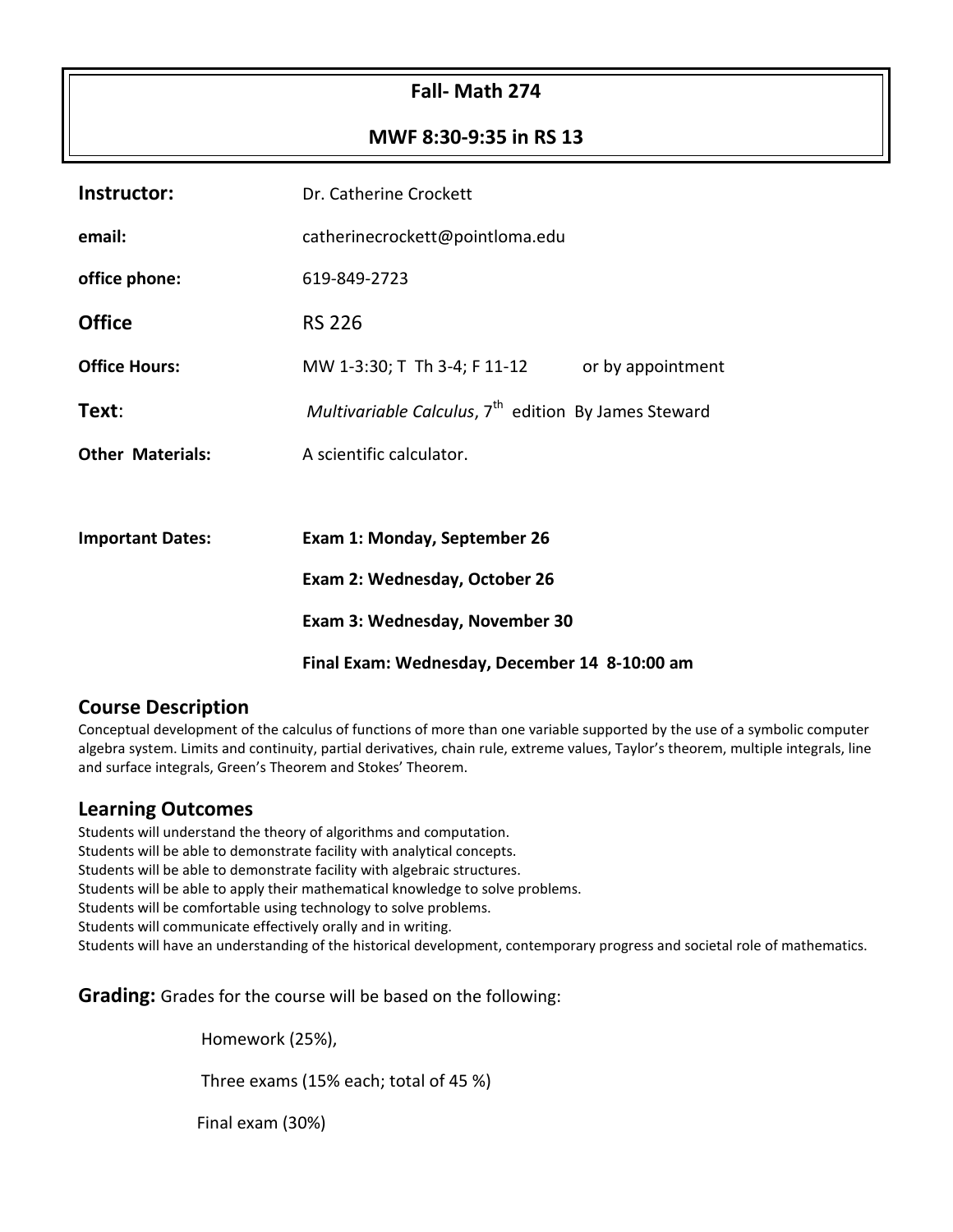| <b>Grading Scale in percentages</b> |  |                                                      |  |            |  |  |
|-------------------------------------|--|------------------------------------------------------|--|------------|--|--|
|                                     |  |                                                      |  |            |  |  |
|                                     |  | $(87.5, 90)$ (77.5, 80)                              |  | (67.5, 70) |  |  |
|                                     |  | $[92.5, 100]$ [82.5, 87.5] [72.5, 77.5] [62.5, 67.5] |  |            |  |  |
|                                     |  | $[90, 92.5]$ $[80, 82.5]$ $[70, 72.5]$ $[60, 62.5]$  |  |            |  |  |

**Grading Scale:** Approximate minimal percentages required to obtain a given grade are:

**Homework (25%):** Homework will be assigned every class meeting. All homework assigned in a week will be due **at the start of class** the next Wednesday. No late homework will be accepted except by prior arrangement or with a documented emergency. The object of the homework is to learn how to do the problems so I expect to see calculations on your homework using the terminology and methods of the class and not just an answer. Homework will be scored on a combination of completeness (with work shown) and correctness. A random selection (the same for all people) of the problems will be graded on any homework assignment. The two lowest homework scores will be dropped.

**Exams(15% each):** There are three in-class exams. If you do not take an exam you will receive a zero for it. Late exams may be taken only by prior arrangement with me or a well documented emergency beyond your control. The examination schedule is included in the daily schedule. I do not intend to accept excuses such as poor communication with parents, benefactors, sport team sponsors and/or travel agents.

**Final Exam (30%)** : The final is comprehensive and is given on Wednesday, December 14 8:00 to 10:00 am. The final exam date and time is set by the university at the beginning of the semester and may not be changed by the instructor. Only in the case that a student is required to take three exams during the same day of finals week is an instructor authorized to change the exam date and time for that particular student.

**Please note: The Final Exam is COMPREHENSIVE.**

**December 14, (Wednesday ) at 8 - 10:00**

**Attendance:** Attendance is expected at each class session. In the event of an absence you are responsible for the material covered in class and the assignments given that day. See the Point Loma Nazarene University Catalog for a statement of the university's policy respect to attendance. Remember that missing more than one and a half week's worth of classes can result in a failing grade. After you miss the equivalent of 4 class periods, you will be warned of impending de-enrollment. If you miss the equivalent of 9 class periods, you will be de-enrolled.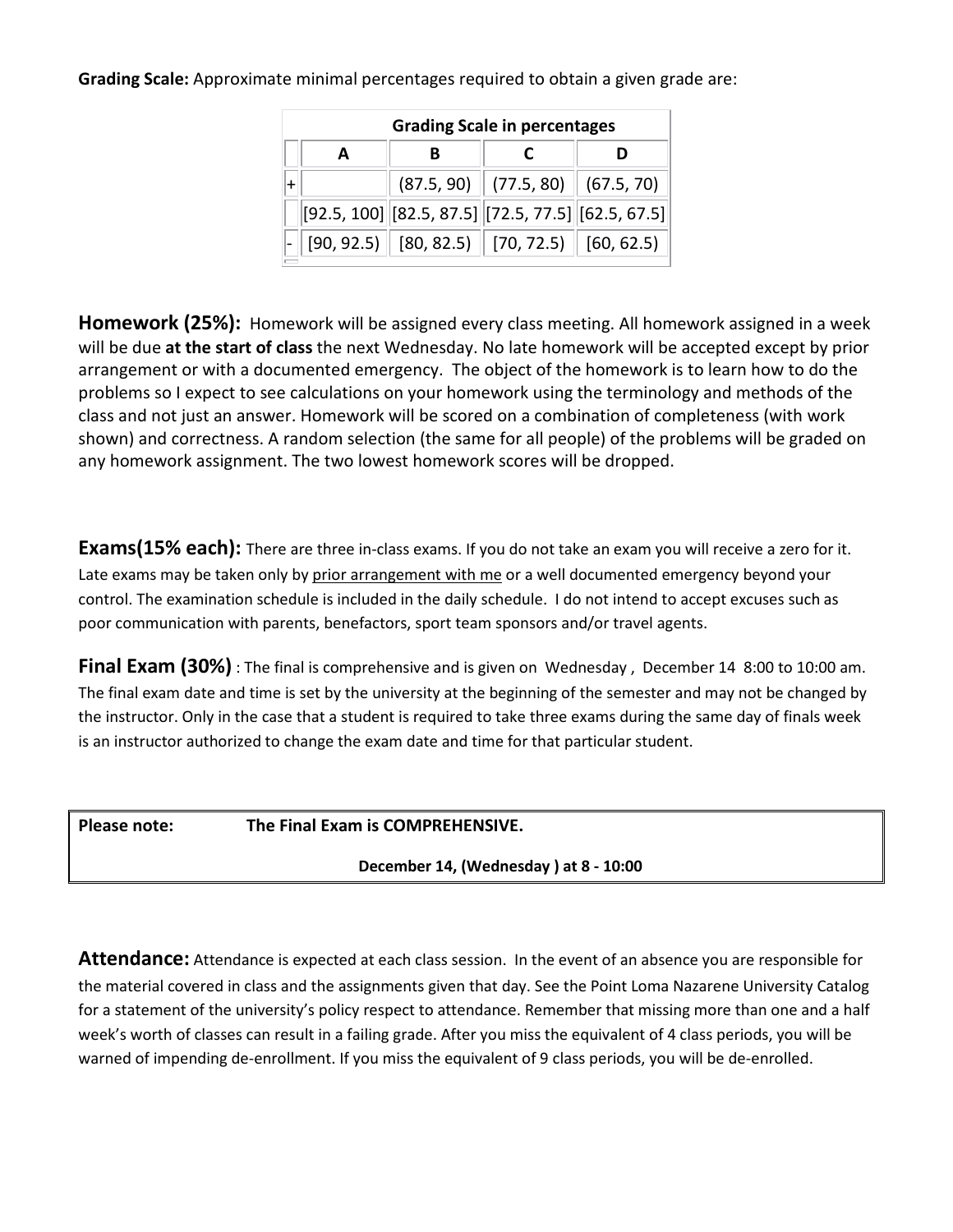## **Class Enrollment:**

It is the student's responsibility to maintain his/her class schedule. Should the need arise to drop this course (personal emergencies, poor performance, etc.), the student has the responsibility to follow through (provided the drop date meets the stated calendar deadline established by the university), not the instructor. Simply ceasing to attend this course or failing to follow through to arrange for a change of registration (drop/add) may easily result in a grade of F on the official transcript.

## **Academic Accommodations:**

While all students are expected to meet the minimum academic standards for completion of this course as established by the instructor, students with disabilities may require academic accommodations. At Point Loma Nazarene University, students requesting academic accommodations must file documentation with the Disability Resource Center (DRC), located in the Bond Academic Center. Once the student files documentation, the Disability Resource Center will contact the student's instructors and provide written recommendations for reasonable and appropriate accommodations to meet the individual needs of the student. This policy assists the university in its commitment to full compliance with Section 504 of the Rehabilitation Act of 1973, the Americans with Disabilities (ADA) Act of 1990, and ADA Amendments Act of 2008, all of which prohibit discrimination against students with disabilities and guarantees all qualified students equal access to and benefits of PLNU programs and activities.

Students with learning disabilities who may need accommodations should discuss options with the instructor during the first two weeks of class.

### **Academic Honesty:**

The Point Loma Nazarene University community holds the highest standards of honesty and integrity in all aspects of university life. Academic honesty and integrity are strong values among faculty and students alike. Any violation of the university's commitment is a serious affront to the very nature of Point Loma's mission and purpose.

Academic dishonesty is the act of presenting information, ideas, and/or concepts as one's own when in reality they are the results of another person's creativity and effort. Such acts include plagiarism, copying of class assignments, and copying or other fraudulent behavior on examinations. For more details on PLNU's policy go to: [http://www.pointloma.edu/experience/academics/catalogs/undergraduate-catalog/point-loma](http://www.pointloma.edu/experience/academics/catalogs/undergraduate-catalog/point-loma-education/academic-policies)[education/academic-policies](http://www.pointloma.edu/experience/academics/catalogs/undergraduate-catalog/point-loma-education/academic-policies)

A student who is caught cheating on any item of work will receive a zero on that item and may receive an "F" for the semester. See the PLNU Catalog for a further explanation of the PLNU procedures for academic dishonesty.

**Side Note:** Turn off any cell phone, pager or things that make noise while you are in class. Also, do not text or work on other classes while in class -to do so is disrespectful to your classmates and me- and may lower your grade.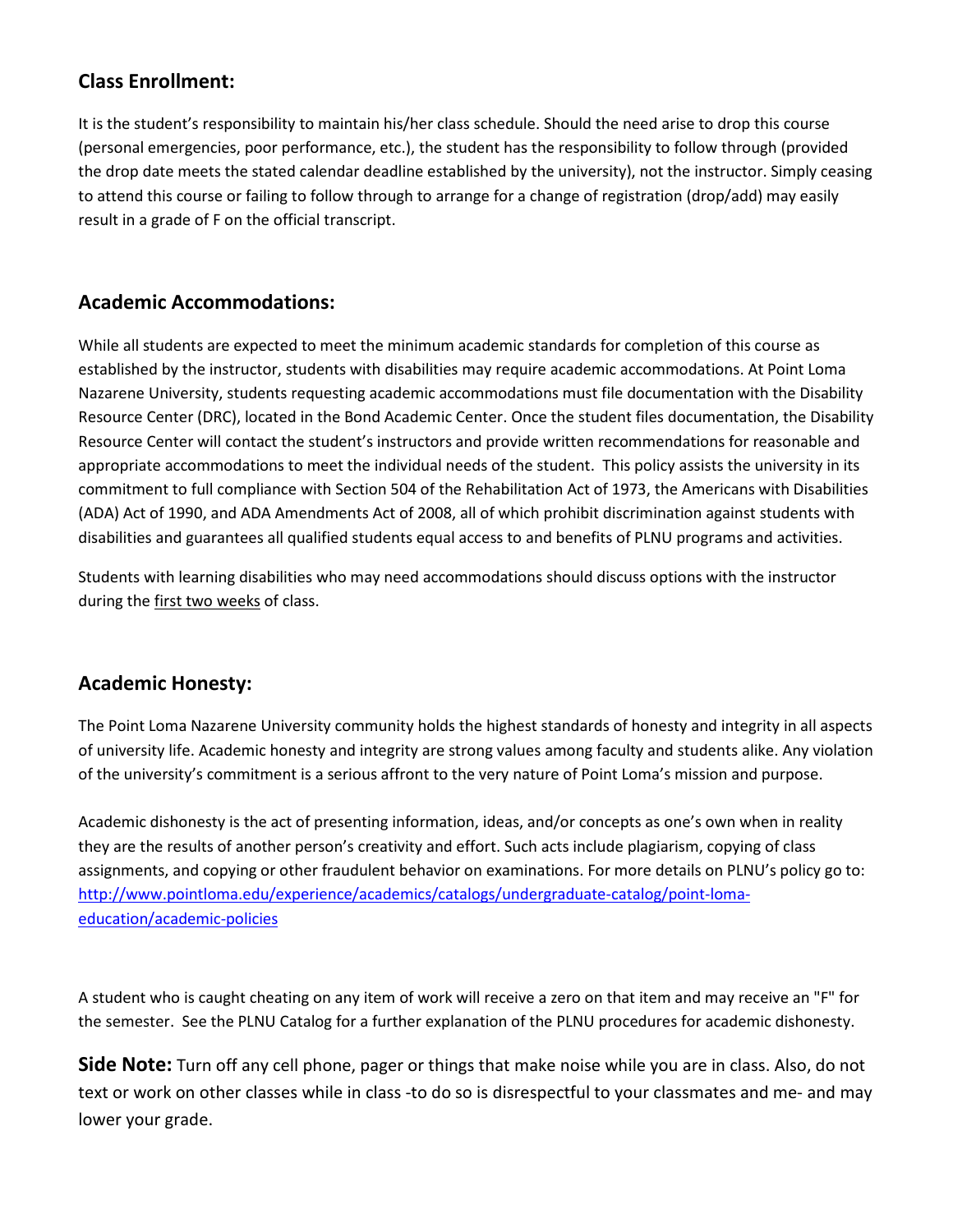# **General Advice:**

You learn mathematics by doing it yourself. You should expect to spend approximately two hours outside of class for every one hour in class working on homework and going over concepts. When doing homework, please note it is normal to not be able to do every problem correct on the first attempt. Do not be discouraged, instead seek help.

Please note this schedule is tentative. Any changes will be announced.

| Week           | Monday          | Tuesday              | Wednesday     | Thursday | Friday                   |
|----------------|-----------------|----------------------|---------------|----------|--------------------------|
| $\mathbf{1}$   | 8/29            | 8/30                 | 8/31          | 9/1      | 9/2                      |
|                | No Class        | Introduction<br>12.1 | 12.2 and 12.3 |          | 12.3 and 12.4            |
| $2^{\circ}$    | 9/5             | 9/6                  | 9/7           | 9/8      | 9/9                      |
|                | <b>No Class</b> |                      | 12.5          |          | 12.6                     |
| $\overline{3}$ | 9/12            | 9/13                 | 9/14          | 9/15     | 9/16                     |
|                | 13.1 and 13.2   |                      | 13.2 and 13.3 |          | 13.4                     |
| $\overline{4}$ | 9/19            | 9/20                 | 9/21          | 9/22     | 9/23                     |
|                | 14.1 and 14.2   |                      | 14.2          |          | Review                   |
| 5              | 9/26            | 9/27                 | 9/28          | 9/29     | 9/30                     |
|                | Exam 1          |                      | 14.3          |          | 14.4                     |
| 6              | 10/3            | 10/4                 | 10/5          | 10/6     | 10/7                     |
|                | 14.5            |                      | 14.6          |          | 14.7                     |
| $\overline{7}$ | 10/10<br>14.8   | 10/11                | 10/12         | 10/13    | 10/14                    |
|                |                 |                      | 15.1 and 15.2 |          | 15.3                     |
| 8              | 10/17           | 10/18                | 10/19         | 10/20    | 10/21<br><b>No Class</b> |
|                | 15.4            |                      | 15.5          |          | <b>Fall Break Day</b>    |
| 9              | 10/24<br>Review | 10/25                | 10/26         | 10/27    | 10/28                    |
|                |                 |                      | Exam 2        |          | 15.6                     |